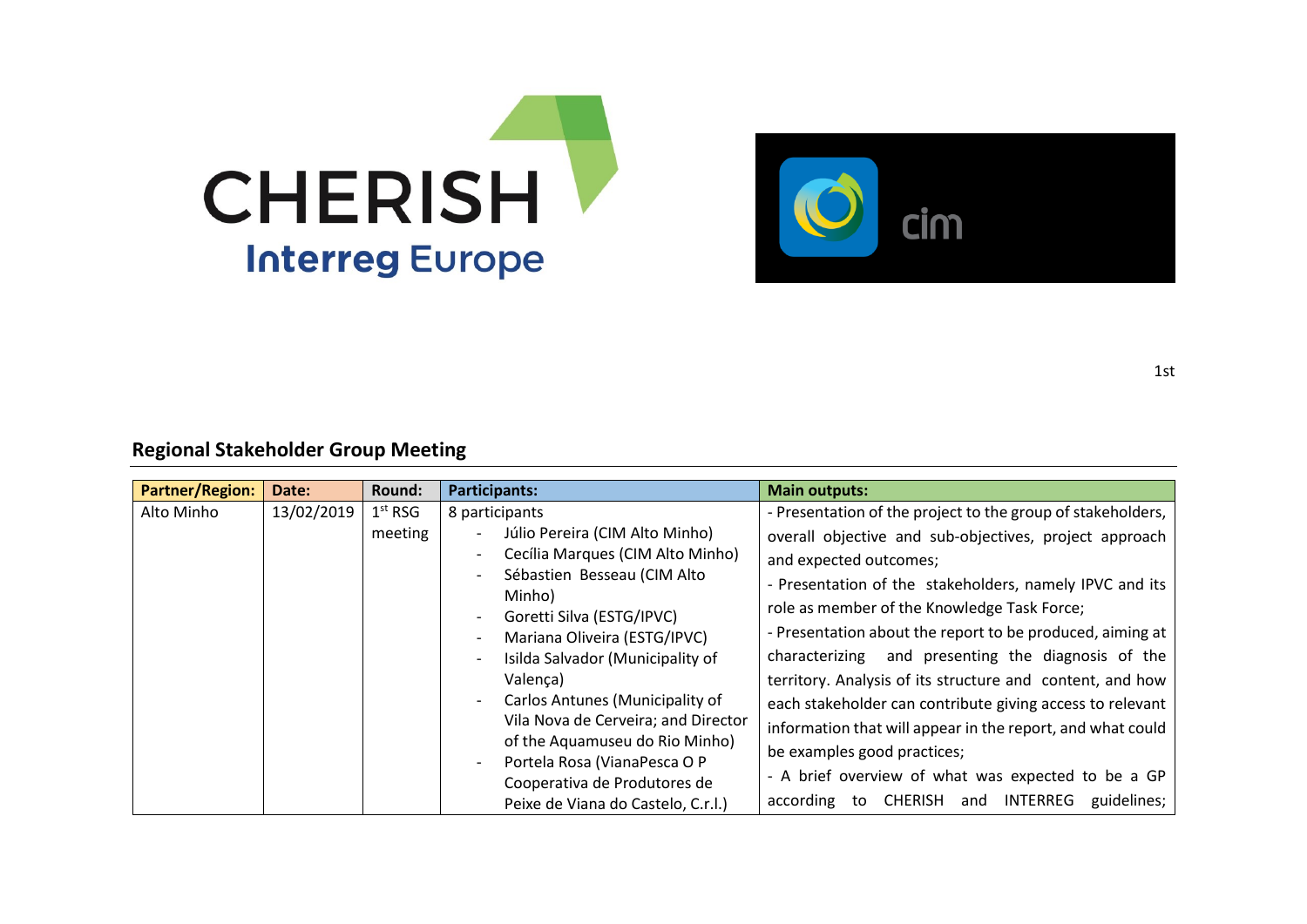



|  | presentaion of examples of good practices identified in     |
|--|-------------------------------------------------------------|
|  | previous meetings, such as the Zeeuws Blauw (Oesters)       |
|  | and Zeeuwse fishermen's ganseys;                            |
|  | - Identification and analysis of some aspects considered as |
|  | "forgotten" cultural heritage, which represent good         |
|  | opportunities for tourism development, and economic         |
|  | development, some of which might even be listed as good     |
|  | practices, namely:                                          |
|  | Pesqueiras of Minho River                                   |
|  | Lanço da Cruz in Valença (candidate for                     |
|  | Intangible Cultural Heritage)                               |
|  | Fado of fishermen and Polifonias Project                    |
|  | Legend of the River Lethes                                  |
|  | Lancha de fiscalização do Rio Minho (Rio Minho              |
|  | inspection boat)                                            |
|  | Conservas da Néna - Lampreia em Escabeche:                  |
|  | Lamprey in pickled sauce (traditional Minho                 |
|  | recipe)                                                     |
|  | Minho river cruises                                         |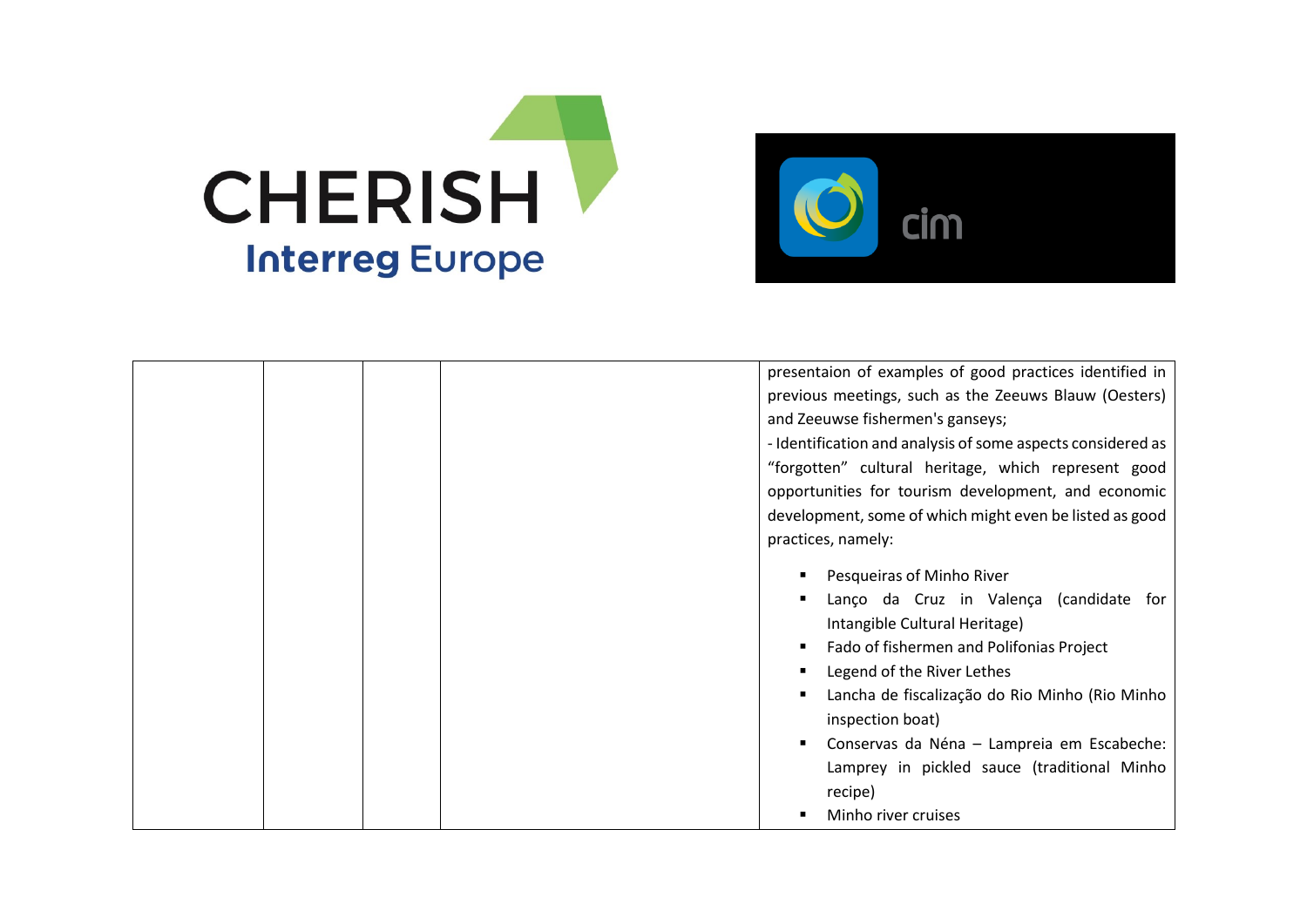



|  | Festa das Solhas - Smoked plaice (Lanhelas)                                          |
|--|--------------------------------------------------------------------------------------|
|  | CertPiscis Project - The AquaMuseu do Rio Minho                                      |
|  | has launched the CertPiscis project, to enhance                                      |
|  | local products such as lamprey, salmon, shad and                                     |
|  | eel. One of the ways to value lamprey can be to<br>create a "designation of origin". |
|  | Selection of fish on board (labeling, selection of                                   |
|  | quality fish);                                                                       |
|  | Tradition of fish dried in the sun, in the Ribeira de                                |
|  | Viana                                                                                |
|  | Lamprey Festival - "Lampreia do Rio Minho Prato                                      |
|  | de Excelência", an event that takes place                                            |
|  | between 15 january and 15 april, involving about                                     |
|  | hundred restaurants offering special dishes with                                     |
|  | lamprey.                                                                             |
|  | Pirogas of the Lima River                                                            |
|  | In the end all stakeholders demonstrated they were                                   |
|  | willing to participate and contribute to the data collection                         |